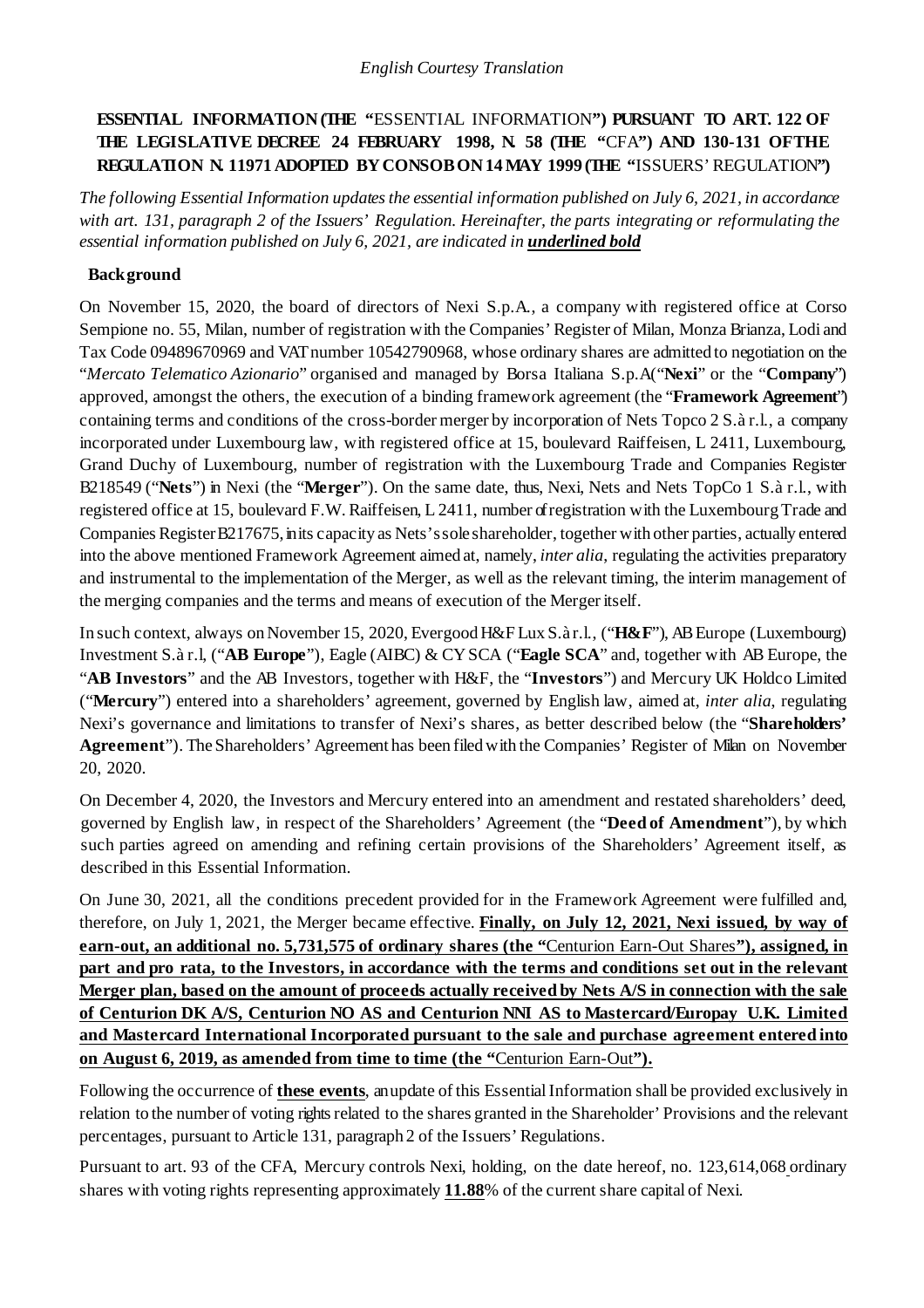# **1. Type of shareholders' agreement**

The Shareholders' Agreement contains provisions falling within scope of art. 122, paragraphs 1 and 5, letter a) and b), of the CFA, which are described in this Essential Information.

## **2. Company whose financial instruments are object of the Shareholders' Agreement**

The company whose financial instruments are object of the Shareholders' Agreement is Nexi S.p.A., a company with registered office at Corso Sempione no. 55, Milan, number of registration with the Companies' Register of Milan, Monza Brianza, Lodi and Tax Code 09489670969 and VAT number 10542790968, whose ordinary shares are admitted to negotiation on the "*Mercato Telematico Azionario*" organised and managed by Borsa Italiana S.p.A.

In particular, the Shareholders' Agreement refers to all shares of Nexi held by Mercury, currently equal to no. 123,614,068 and representing approximately **11.88**% of the current share capital of Nexi, over which Mercury exercises control pursuant to art. 93 of the CFA.

Moreover, theShareholders' Agreementrefers also to shares of Nexi which have been assigned to the Investors as a result of the completion of the Merger, **as well as the Centurion Earn-Out Shares – assigned following the Earn-Out Centurion –** and, therefore, overall representing **37.86**% of the share capital of Nexiissued at that time, entitling to an equal number of voting rights, which, in addition to the aforementioned shares of Nexi held by Mercury, represent a percentage equal to the **49.74**% of the share capital of Nexi, entitling to an equal number of voting rights.

# **3. Voting rights related to the shares conferred in the aggregate**

The Shareholders' Agreement contains undertakings concerning all shares of Nexi held by Mercury, currently equal to no. 123,614,068 and representing approximately **11.88**% of the current share capital of Nexi, entitling to an equal number of voting rights, deposited with Monte Titoli S.p.A. (the "**Nexi Shares of Mercury**"), as shown in the table below.

| ordinary<br>Number<br>of.<br>shares issued by Nexi | <b>Shares of Mercury</b> | <b>Shares</b><br>Nexi<br>Mercury | Number of the Nexi Number of voting Percentage of the share capital<br>rights related to the represented by the Nexi Shares<br>of of Mercury |
|----------------------------------------------------|--------------------------|----------------------------------|----------------------------------------------------------------------------------------------------------------------------------------------|
| 1,040,137,528                                      | 123,614,068              | 123,614,068                      | 11.88%                                                                                                                                       |

Moreover, the Shareholders' Agreement refers also to shares of Nexi held by the Investors after, and as a result of, the completion of the Merger and, therefore, overall representing approximately **37.86**% of the share capital of Nexi issued, entitling to an equal number of voting rights (the "**Nexi Shares of the Investors**"), as shown in the table below.

| The Investors                              | Nexi Shares of the<br>Investors | the Investors | Voting rights related Percentage of the share capital<br>to Nexi Shares of represented by the Nexi Shares<br>of the Investors |
|--------------------------------------------|---------------------------------|---------------|-------------------------------------------------------------------------------------------------------------------------------|
| Evergood H&F Lux S.à   261,230,869<br>r.l. |                                 | 261,230,869   | 25.12%                                                                                                                        |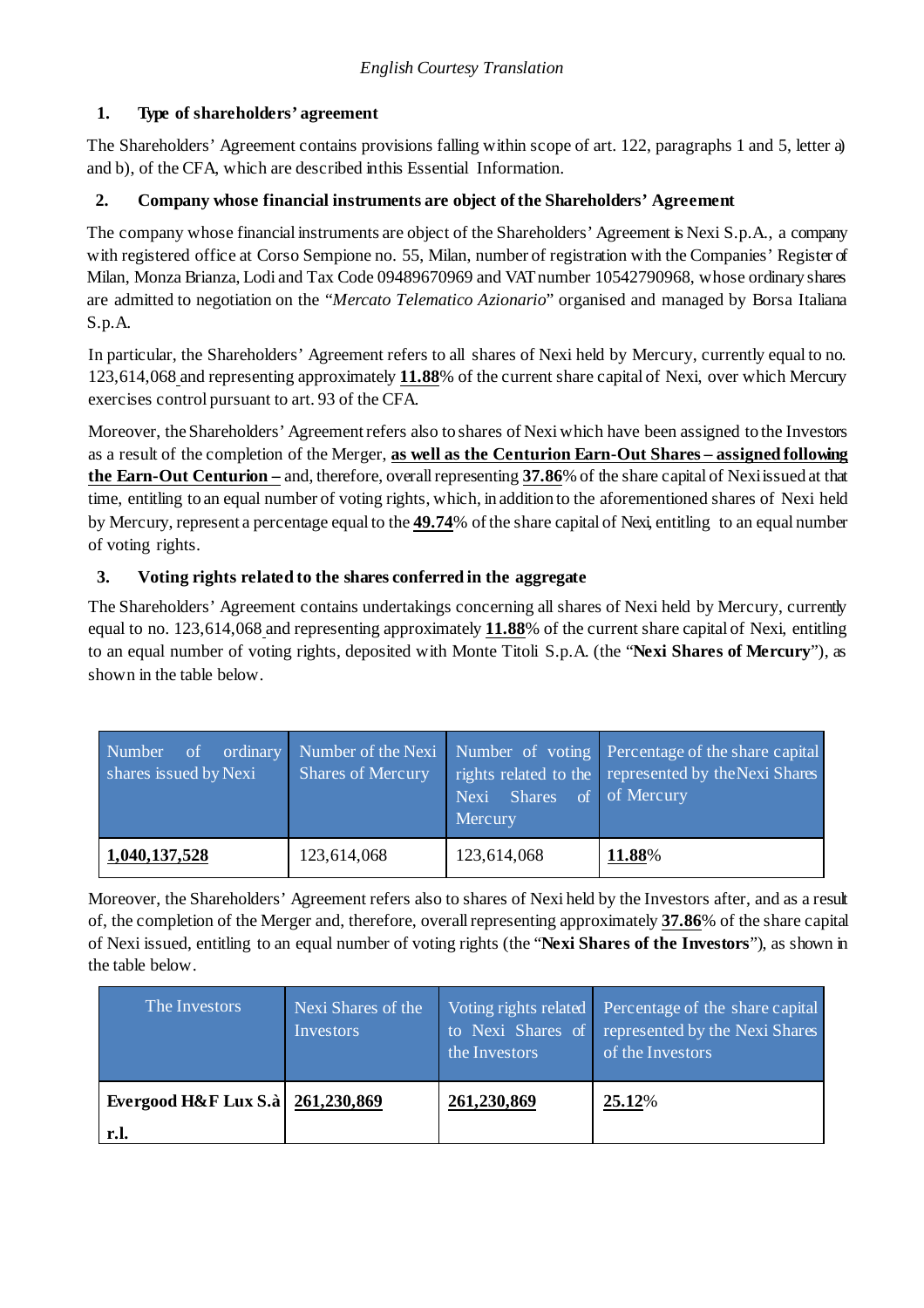| AB<br><b>Europe</b>                 | 52,678,731 | 52,678,731 | 5.07% |
|-------------------------------------|------------|------------|-------|
| (Luxembourg)<br>Investment S.à r.l. |            |            |       |
| Eagle (AIBC) & CY<br><b>SCA</b>     | 79,729,512 | 79,729,512 | 7.67% |

The shares of Nexi held by Mercury and the Investors, which are the subject of the Shareholders' Agreement, are equal to no. **517,253,180** and, therefore, represent a percentage equal to **49.74**% current share capital of Nexi, entitling to an equal number of voting rights.

# **4. Persons adhering to the Shareholders' Agreement**

The persons adhering to the Shareholders' Agreement are indicated in the background section. The shareholdings conferred to and object of the Shareholders' Agreement are indicated below:

- Evergood H&F Lux S.à r.l., a private limited company (*société à responsabilité limitée*) incorporated under Luxembourg law and registered with the Luxembourg Trade and Companies Register (*Registre de Commerce et des Sociétés*) under number B225755, with registered office at 15, boulevard F.W. Raiffeisen, L 2411 Luxembourg, Grand Duchy of Luxembourg, which, as at the date of this Essential Information, holds no. **261,230,869** ordinary shares representing approximately **25.12**% of the current share capital of Nexi, entitling to an equal number of voting rights, deposited with Monte Titoli S.p.A.
- AB Europe (Luxembourg) Investment S.à r.l., a private limited company (*société à responsabilité limitée*) incorporated under Luxembourg law and registered with the Luxembourg Trade and Companies Register (*Registre de Commerce et des Sociétés*) under number B218765, with registered office at 2 4, rue Beck, L 1222Luxembourg, GrandDuchy of Luxembourg,which, as at the date of this EssentialInformation, holds no. **52,678,731** ordinary shares representing approximately **5.07**% of the current share capital of Nexi, entitling to an equal number of voting rights, deposited with Monte Titoli S.p.A.
- Eagle (AIBC) & CY SCA, a *société en commandite par actions* incorporated under Luxembourg law and registered with the Luxembourg Trade and Companies Register (*Registre de Commerce et des Sociétés*) under number B211906, with registered office at 2-4, rue Beck, L-1222 Luxembourg, Grand Duchy of Luxembourg, which, as at the date of this Essential Information, holds no. **79,729,512** ordinary shares representing approximately **7.67**% of the current share capital of Nexi, entitling to an equal number of voting rights, deposited with Monte Titoli S.p.A.
- Mercury UK Holdco Limited, a company incorporated under the laws of England & Wales registered with number 09638089, whose registered office is at 111 Buckingham Palace Road, London SW1W0SR, United Kingdom, which, at the date of this Essential Information, holds no. 123,614,068 ordinary shares and representing approximately **11.88**% of the current share capital of Nexi, entitling to an equal number of voting rights, deposited with Monte Titoli S.p.A.

# **5. Provisions having shareholder nature contained in the Shareholders' Agreement**

The main contents of the provisions having shareholder nature provided for by the Shareholders' Agreement in relation to Nexi are set out below, as modified by the Deed of Amendment.

# <span id="page-2-0"></span>*5.1. Governance of Nexi*

# *Composition of the Board of Directors of Nexi*

For so long as Mercury and/or any AB Investor is entitled, pursuant to applicable law and the corporate by-laws of Nexi, to submit a list of candidates for appointment as directors to the board of directors of Nexi, in connection with any shareholders' meeting of Nexi convened to resolve upon the appointment of the members of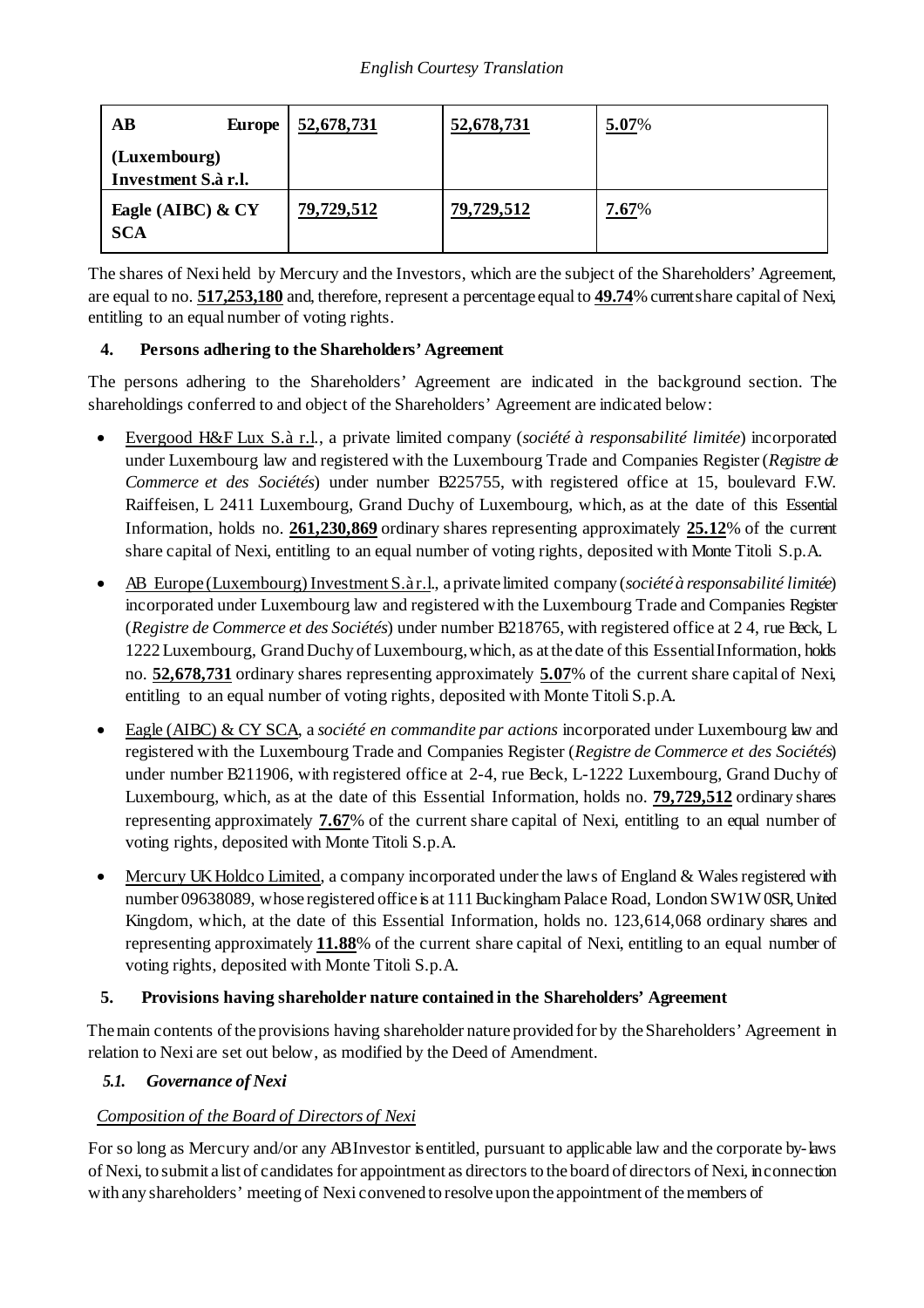the board of directors of Nexi, they shall present such list (or vote in favor of this list in circumstances where, by way of example, the relevant list of candidates is presented by the board of directors of Nexi), in accordance with the following provisions:

- (a) Prior to the effective date of themerger by incorporation of SIAS.p.A. intoNexi(the "**SIAMerger**"), including (i) two candidates designated by H&F, for so long as H&F is a shareholder of Nexi holding at least 70% of the shares issued to **i** in the context of the Merger, or (ii) one candidate designated by H&F, for so long as H&F is a shareholder of Nexi holding at least 50% and less than 70% of the shares issued to it in the context of the Merger.
- (b) Following the effective date of the SIA Merger, including (i) two candidates designated by H&F, for so long as H&F is a shareholder of Nexi holding at least 70% of the shares held by it as at the effective date of the SIA Merger (provided that prior to the effective date of the SIA Merger, H&F has not ceased to be able to designate two candidates pursuant to point  $(a)(i)$  above, or (ii) one candidate designated by H&F, for so long as H&F is a shareholder of Nexi holding at least 50% (and, if point (b)(i) applies in accordance therewith, less than 70%) of the shares held by it as at the effective date of the SIAMerger.
- (c) In any case, if Mercury submits the above mentioned list of candidates, Mercury shall procure that the candidates indicated by H&F are allocated an appropriate rank in the list of candidates so as to ensure the appointment of the candidates of H&F to the board of directors of Nexi if such list of candidates receives the greatest number of votes at the shareholders' meeting of Nexi convened to resolve upon the appointment of members to the board of directors of Nexi.
- (d) If a candidate designated by H&F ceases for any reason to hold his/her office prior to the expiry of the term thereof, Mercury undertakes to exercise its powers as a shareholder of Nexi to procure, to the maximum extent permitted under applicable law, that the board of director of Nexi is convened to appoint a new director designated by H&F, pursuant to article 2386, paragraph 1, of the Italian Civil Code, to replace the ceased director.
- (e) If a reduction in the H&F's shareholding in Nexi falls below the thresholds specified in point (a) and (b) above, H&F shall promptly cause the relevant director(s), that it has designated, to resign from their office(s) (or the parties shall promptly co-operate in order to cause such director(s) to be removed from their office(s)), provided that where this provision applies and where one of the Nexi's directors designated by H&F prior to such reduction is Bo Nilsson, H&F shall not be required to cause Bo Nilsson to resign from his office (or the parties shall not be required to co- operate to cause Bo Nilsson to be removed fromhis office) and he shall continue to be a director of the board of directors of Nexi if such continuation is approved by each of H&F, the CEO of Nexi, the chairman ofthe board of directors of Nexi and, for so long as Mercury is a shareholder of Nexi, Mercury itself, and if Bo Nilsson continues to be a director of the board of directors of Nexi in these circumstances, he shall no longer be considered a Nexi's director designated by H&F.

For as long as Mercury and/or any AB Investor has such right above, no other party of the Shareholder Agreement shall submit a list of candidates for appointment as directors to the board of directors of Nexi, provided that, if Mercury and the AB Investors cease to be entitled of such right, H&F shall have the right, but not the obligation, to present its own list of candidates, pursuant to applicable law, the corporate by-laws of Nexi and the CDPE SHA (as defined below).

The candidates designated by H&F shall not be required to meet any independence or gender requirement (or any other requirement under applicable laws which all the members of the board of directors of Nexi are not asked to satisfy) provided, however, that for so long as H&F is entitled to designate two candidates for appointment as directors of the board of directors of Nexi, one of them must be either: (a) Bo Nilsson; or (b) an appropriate independent candidate.

For so long as at least one director designated by H&F is a member of the board of directors of Nexi, the parties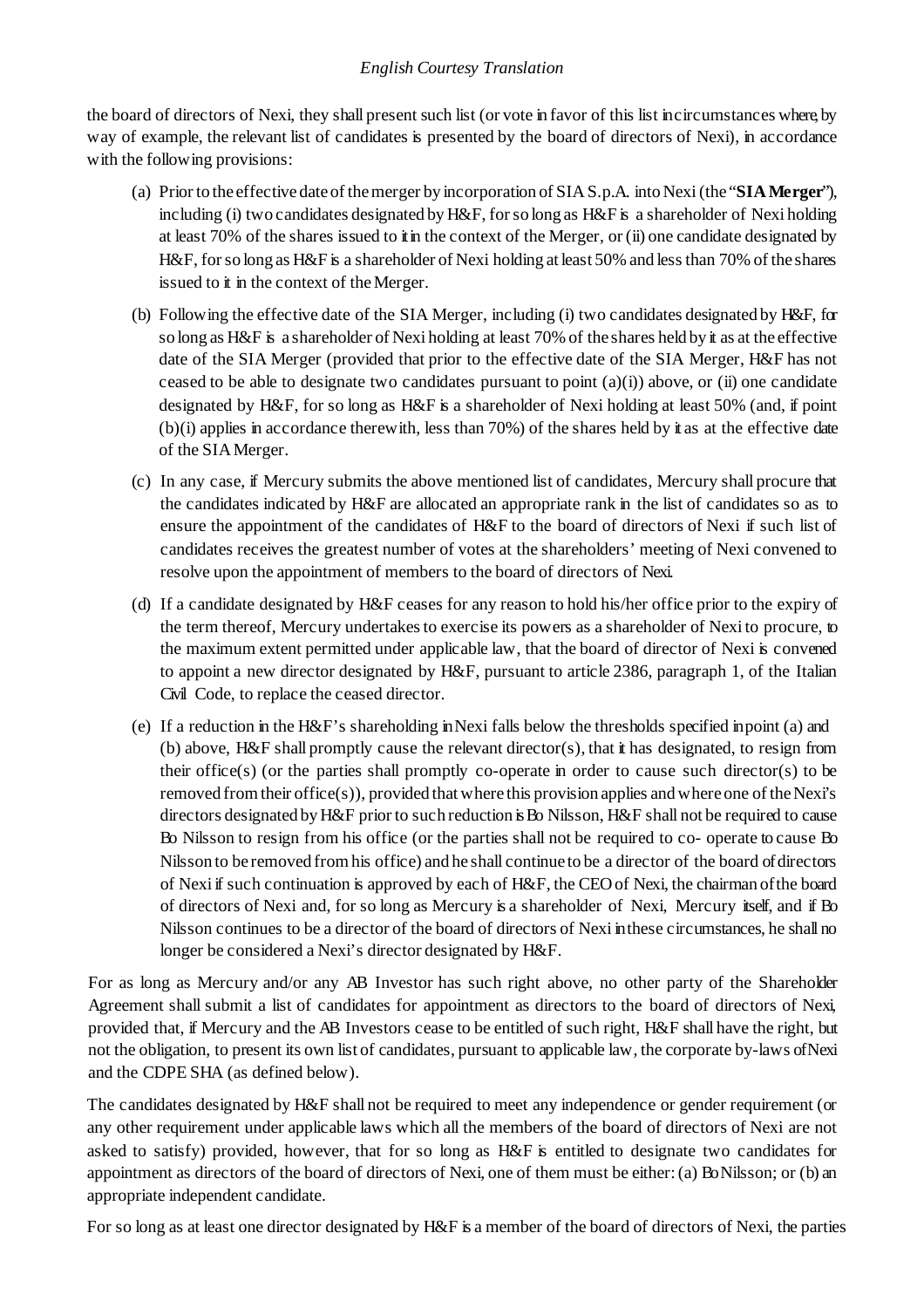shall procure that such person shall be a member of: (i) the strategic committee of Nexi; and (ii) each committee of the board of directors of Nexi on which both or either of the AB Investors and/or Mercury are represented from time to time.

## *5.2. CDPE SHA*

The Investors and Mercury undertake to use reasonable endeavors to agree in good faith a shareholders' agreement to be entered into amongst themselves and with, among others, CDP Equity S.p.A. (the "**CDPE SHA**") upon legally binding documents in connection with the SIA Merger being executed provided that:

- (a) the CDPE SHA shall allocate to H&F the right to designate the relevant number of directors of Nexi provided for by paragrap[h 5.1](#page-2-0) above, from time to time on terms which are no less favorable to H&F than those set out in the Shareholders' Agreement;
- (b) to the extent that the CDPE SHA includes provisions governing the sell-down arrangements regarding shares of Nexi, such provisions shall be based on the principles established by the Shareholders' Agreement; and
- (c) the CDPE SHA grants H&F a *pro rata* right to participate in any transfer concerning shares of Nexi from the AB Investors and/or Mercury to CDP Equity S.p.A. pursuant to any contractual rights granted in favor of CDP Equity S.p.A.

### *5.3. Dealing in shares of Nexi*

From the date of this Shareholders' Agreement until the effective date of the Merger (*i.e*., July 1, 2021) (inclusive), the parties undertook to each other that they shall not, and shall procure that their respective affiliates shall not, acquire or transfer any share of Nexi Securities, except for transferor acquisitions of shares of Nexi which:

- (a) **were** expressly contemplated by the terms of the Framework Agreement;
- (b) arise as a result of Mercury executing and delivering an irrevocable commitment or undertaking to vote in favor of theMerger or otherwise exercising any voting power or other rights attaching to the Nexi Shares of Mercury;
- (c) required by law or by any competent authority or by order of a court of competent jurisdiction; or
- (d) by Sunley House, provided that it would not have acquired Nexi Securities for aggregate consideration in excess of Euro 50,000,000 from the date of the Shareholders' Agreement until the effective date of the Merger (inclusive); or
- (e) by Excluded Bain Funds, provided that it would not have acquired Nexi Securities for aggregate consideration in excess of Euro 50,000,000 from the date of the Shareholders' Agreement until the effective date of the Merger(inclusive).

"Sunley House" means: (a) Sunley House Capital Management LLC and its subsidiary undertakings; (b) any funds managed and/or advised by any person within (a) including, without limitation, Sunley House Capital Master Limited Partnership; and (c) the subsidiary undertakings of such funds within (b).

"Excluded Bain Fund" means any fund managed and/or advised by Bain Capital Private Equity Europe LLP and/or any of its affiliates which is not in their private equity business unit (including without limitation any credit and/or public equities fund).

The parties undertake to each other that they shall not, and shall procure that their affiliates (including Sunley House and Excluded Bain Funds, which shall be deemed, respectively, an affiliate of Mercury, the AB Investors and Advent International Corporation and affiliates of Mercury, the AB Investors and for Bain Capital Private Equity Europe LLP) shall not, acquire any interests in Nexi Securities or act in a way which would trigger an obligation to launch a mandatory takeover offer pursuant to art. 106 *et seq*. of the CFA in respect of shares of Nexi on any of the parties, either severally or jointly.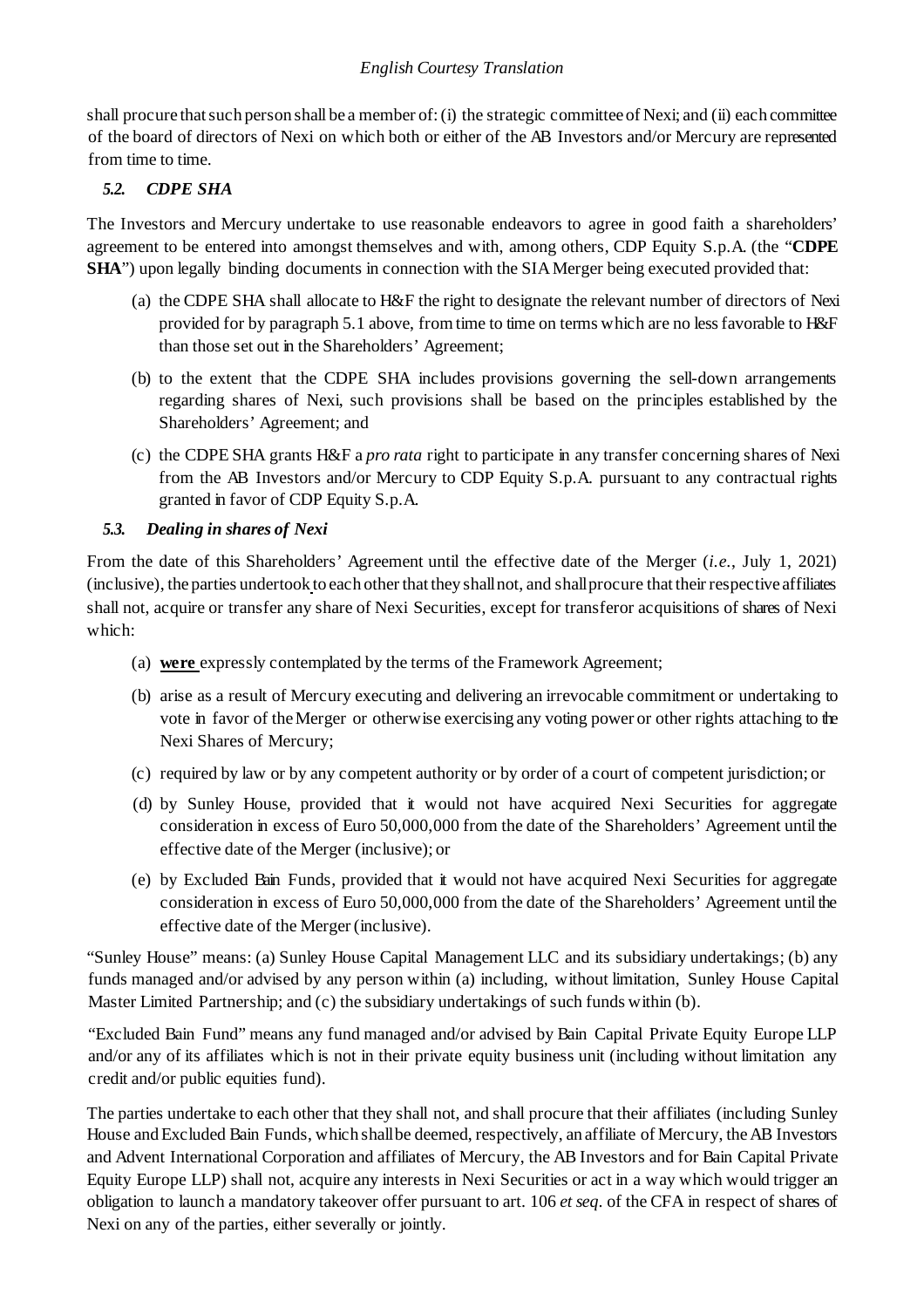Notwithstanding anything to the contrary, Mercury shall be permitted to:(i) complywith any obligations which it has and/or rights it has granted as at the date of this Shareholders' Agreement which require it to transfer or would on exercise thereof require it to transfer any Nexi Shares of Mercury, in each case to the extent those obligations and/or rights have been fairly disclosed to H&F prior to the date of this Shareholders' Agreement (as well as pursuant to any grants of Nexi Securities pursuant to any existing share plan in favor of Nexi group employees); and/or (ii) transfer to Fides S.p.A. such proportion of the Nexi Shares of Mercury as represent Fides S.p.A.'s indirect interest in Nexi Shares of Mercury and Fides S.p.A. shall not be required to be subject to any of the restrictions on transfer set out in this Shareholders' Agreement and/or to transfer to any person such proportion of the Nexi Shares of Mercury as represent Fides S.p.A.'s indirect interest in Nexi Shares of Mercury provided that the net proceeds of such sale are distributed exclusively to Fides S.p.A. and its investors and, in particular, are not distributed or otherwise made available to any fund managed and/or advised by Advent International Corporation or Bain Capital Private Equity Europe LLP; and/or (iii) complying with any obligations it has in relation to Nexi Shares of Mercury under any call option granted after the date of this Shareholders' Agreement to any person who is, or will otherwise become, a holder of shares of Nexi other than pursuant to the exercise of that option (the "**New Call Option**"), provided that the New Call Option gives: (*x*) the other shareholders of Nexi the *pro rata* opportunity (according to the relevant disposal percentages under the formula indicated in the Shareholders' Agreement (the "**Disposal Percentage**")); and (*y*) the Management Vehicles (as defined under the Management Sell-Down Letter) the opportunity (in such amount as is required pursuant to the terms of the Management Sell-Down Letter), to sell shares of Nexi to such person pursuant to (and on the same terms as) any such New Call Option. "**Management Sell-Down Letter**" means the letter entered into on the date of execution of the Shareholders' Agreement by the Management Vehicles in favor of H&F and the AB Investors setting out, among other things, the terms on which the parties thereto agree to coordinate transfers of the shares of Nexi.

If Mercury proposes to transfer any Nexi Shares of Mercury pursuant to paragraphs above and at any time when the Underwriter Lock-Up (as defined below) is in place in respect of such Nexi Shares of Mercury, such transfer such be conditional upon the transferee agreeing to the terms of the Underwriter Lock-Up in respect of the Nexi Shares of Mercury being transferred.

### <span id="page-5-0"></span>*5.4. Transfer restrictions*

Subject to other provisions contained in the Shareholders' Agreement, the parties acknowledge and agree that, respectively, transfers of the Nexi Shares of Mercury or Nexi Shares of the Investors shall not be permitted on and from the date of this Shareholders' Agreement and until:

- (a) with respect to 100% of the Nexi Shares of the Investors or Nexi Shares of Mercury (as applicable), the date which is six months after the effective date of the Merger (*i.e.*, until January 1, 2022);
- (b) with respect to 66% of the Nexi Shares of the Investors or Nexi Shares of Mercury (as applicable), the date which is 12 months after the effective date of the Merger (*i.e.*, until July 1, 2022);
- (c) with respect to 33.4% of the Nexi Shares of the Investors or Nexi Shares of Mercury (as applicable), the date which is 24 months after the effective date of the Merger (*i.e.*, until July 1, 2023).

The parties shall not, and shall procure that their respective affiliates (excluding Sunley House and Excluded Bain Funds) shall not, transfer any shares of Nexi at any time after the effective date of the Merger unless such transfer is:

- (a) made pursuant to a sell-down implemented inaccordance with this Shareholders' Agreement;
- (b) made by a shareholder of Nexi who, together with its affiliates (excluding Sunley House and Excluded Bain Funds), holds directly or indirectly less than two per cent of Nexi's total issued share capital immediately prior to such transfer;
- (c) the exercise of voting power or other rights attaching to shares of Nexi;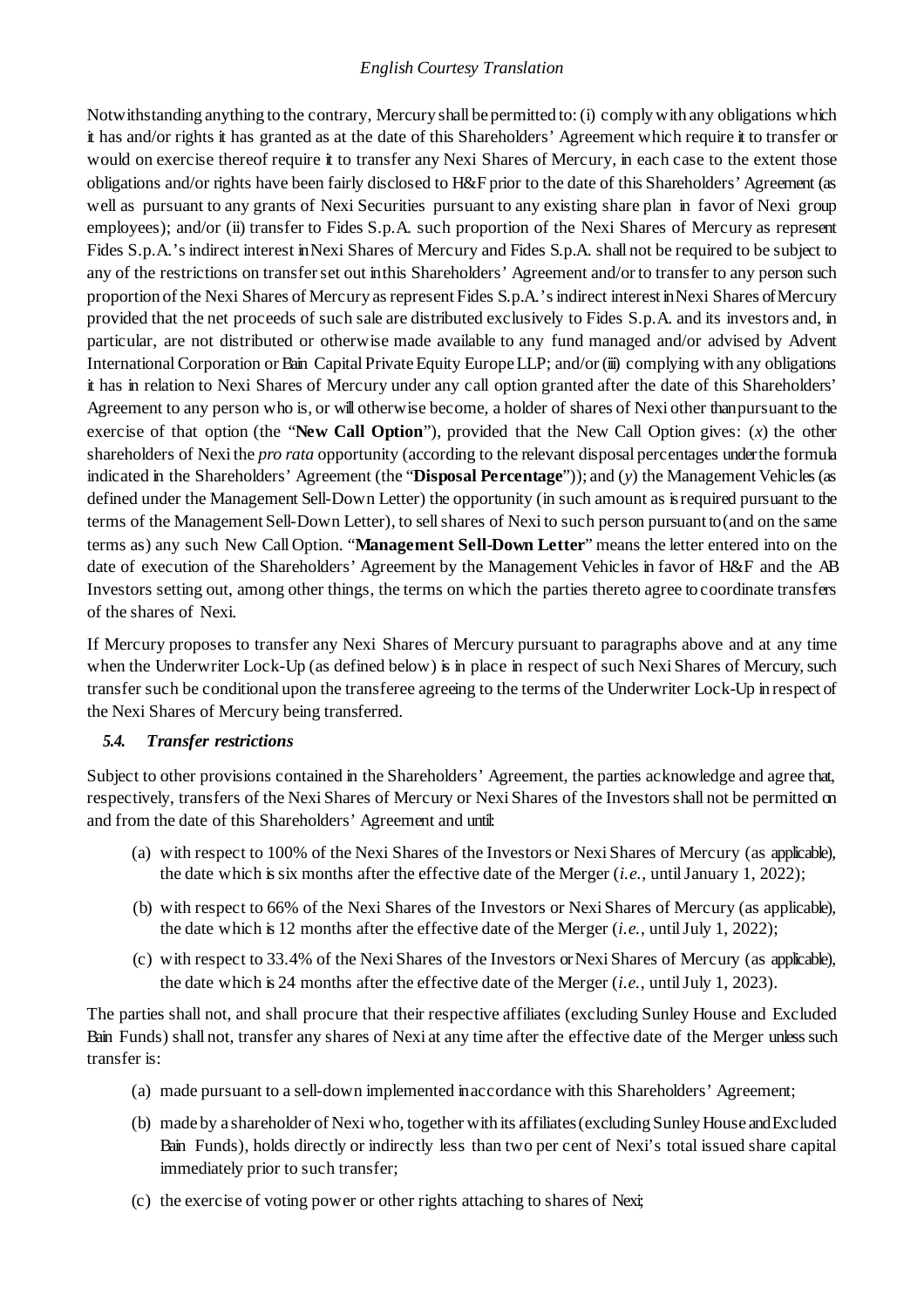- (d) a transfer made by any Investor to a Permitted Transferee of that Investor, providing that "Permitted" Transferee" means, in relation to any Investor, any of its affiliates (excluding Sunley House and Excluded Bain Funds) which is not, at the relevant time, (i) subject to an ongoing insolvency event (or different procedure with same effects); or (ii) with respect to whom all reasonable KYC requirements of any Investor which that Investor is required, by applicable law or regulation, to apply, have not been met to a reasonable satisfaction; or
- (e) required by law or by any competent authority or by order of a court of competent jurisdiction, provided in each case that the transfer is not prohibited by the terms of the lock-up undertakings of the shareholders of Nexi.

### *5.5. Transfer restrictions following the effective date of the SIA Merger*

If the effective date of the SIA Merger occurs prior to the date which is 24 months after the effective date of the Merger (*i.e*., until July 1, 2023), paragrap[h 5.4](#page-5-0) above shall cease to apply in respect of Mercury and Mercury acknowledges and agrees that no transfer of the Nexi Shares of Mercury shall be permitted on and from the date of this Shareholders' Agreement until:

- (a) with respect for 100 % of the Nexi Shares of Mercury, the date which is 6 months after the effective date of the SIA Merger; and
- (b) without prejudice to point (a) above, with respect to 50% of the Nexi Shares of Mercury, the date which is 12 months after the effective date of the SIA Merger, provided that this paragraph shall not restrict transfers of the NexiShares of Mercury fora price per share in excess of EUR 15.50 per each Nexi Share of Mercury.

### *5.6. Sell-Down*

The parties acknowledge and agree that, in order to allow an orderly disposal of the shares of Nexi held by them, each of the Investors and/or Mercury may initiate, alone or together with others, in any transaction or series of transactions, a transfer of shares of Nexi (the "**Proposed Disposal**") provided that:

- (a) the Investors and Mercury co-operate and consult with one another in good faith as to the timing and terms of a Proposed Disposal and the timing of service of a notification in writing to the other Nexi's shareholders of their intention to affect such disposal (the "**Disposal Notice**");
- (b) any Investors and/or Mercury (as applicable) (the "**Triggering Shareholder**") gives the other shareholders of Nexi(each a "**Recipient Shareholder**" and together, the "**Recipient Shareholders**") the right (without having the obligation) to elect, subject to the consummation of the Proposed Disposal, to participate in the Proposed Disposal at the same price and on the same terms and conditions, with respect to such number of shares of Nexias is equivalent to their Disposal Percentage (or such other number of shares of Nexi that the shareholders of Nexi between them shall mutually agree for any particular Proposed Disposal) (the "**Tag-Along Right**").

The Triggering Shareholder shall notify the Disposal Notice, that must include the information below:

- (a) the structure of the Proposed Disposal (including whether it is an accelerated bookbuilding, bought deal or single purchaser transaction);
- (b) the aggregate number of shares of Nexi that are proposed to be transferred by the Triggering Shareholder (which can be expressed as a minimum and maximum range);
- (c) the number of shares of Nexi and (if different) the number of Qualifying Nexi Securities held by the Triggering Shareholder on the date of the Disposal Notice (which shall be freely transferrable and able to be transferred free from other third party rights or other encumbrances);
- (d) if a proposed purchaser or bank has been identified, the identity of such purchaser or bank; and
- (e) if known, the proposed purchase price (including if the consideration will consist in part or in whole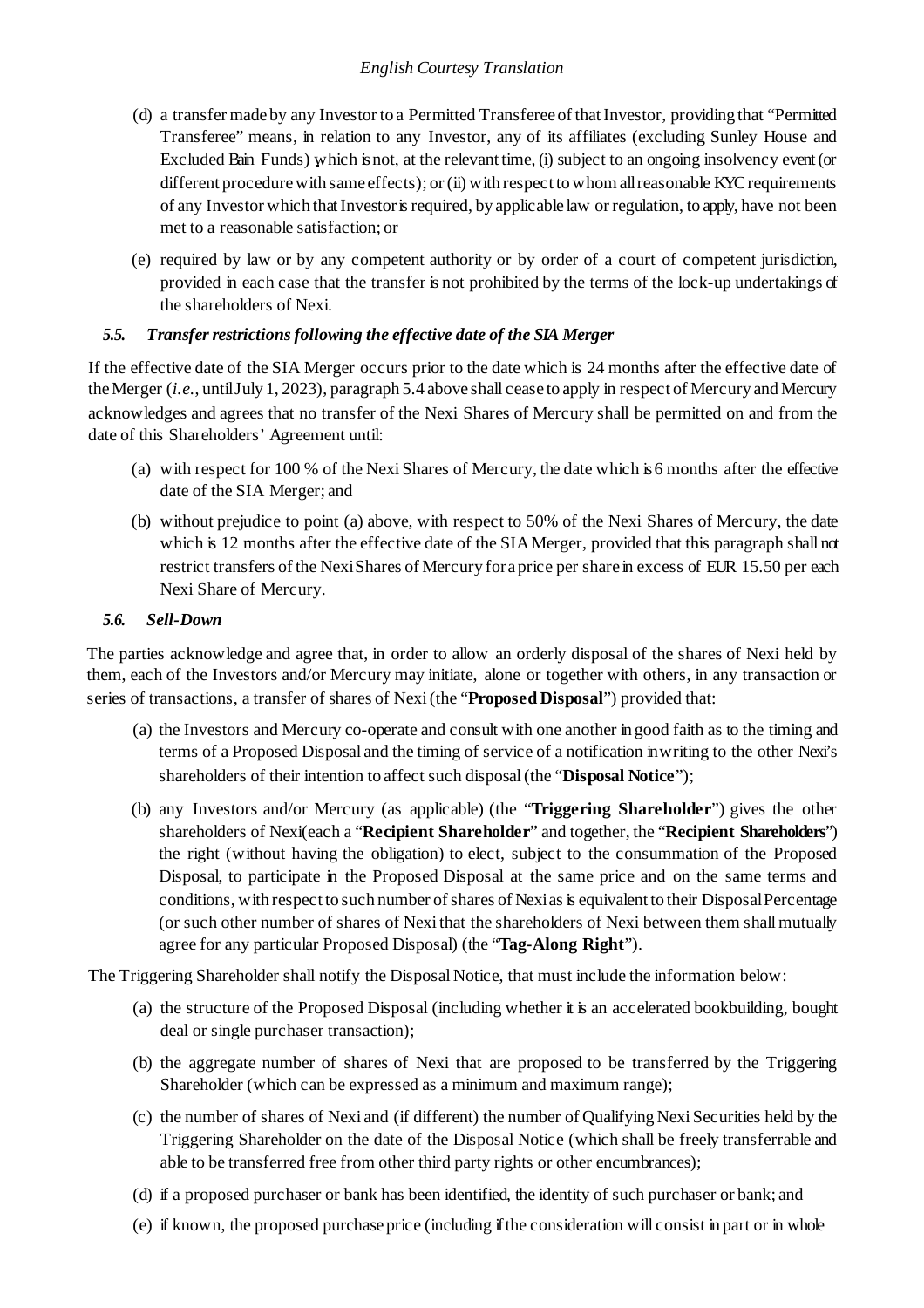of assets other than cash.

"**Qualifying Nexi Securities**" means shares of Nexi which at the relevant time (i) are not subject to transfer restrictions pursuant to any lock-up undertakings ofshareholders of Nexi, (ii) are not subject to any contractual right(s) granted in favor of any third party which either  $(x)$  have at the relevant time been exercised and require the relevant shares of Nexi to be transferred to such third party, or (y) require the relevant shares of Nexi to be reserved for transfer on exercise thereof; and (iii) are not earmarked or reserved for transfer pursuant to any obligation existing as at the date of this Shareholders' Agreement which has been fairly disclosed to H&F.

Each Recipient Shareholder shall respond inwriting (such written response being a "**Participation Notice**") to the Triggering Shareholder as soon as reasonably possible and, in any event, within five (5) business days of receipt of the Disposal Notice (the "**Response Period**"), confirming whether such Recipient Shareholder intends to participate in the Proposed Disposal at the same price and on the same terms and conditions set out in the Disposal Notice, such entitlement to participate being pro-rated in accordance with the Disposal Percentages and the number of shares of Nexithat are proposed to be transferred by the Triggering Shareholder (or such higher or lower number as may be subsequently agreed between the shareholders of Nexiparticipating in the Proposed Disposal), and it being acknowledged that the number of shares of Nexi held by the parties that are to be the subject of the Proposed Disposal may be subject to scale back, on a *pro rata* basis, as a result of the participation of the Management Vehicles in the Proposed Disposal pursuant to the Management Sell- Down Letter. The Participation Notice shall specify the number of shares of Nexi and (if different) the number of Qualifying Nexi Securities which are held by the relevant Recipient Shareholder (that shall be freely transferable and able to be transferred free from other third party rights or other encumbrances).

If a Recipient Shareholder has not responded to the Triggering Shareholder within the Response Period, it shall be deemed to have irrevocably declined to participate in the Proposed Disposal. A Recipient Shareholder that has declined to participate in the Proposed Disposal or is deemed to have declined the Proposed Disposal is referred to herein as a "**Non-Participating Shareholder**", and a Recipient Shareholder that has agreed to participate in the Proposed Disposal is referred to herein as a "**Participating Shareholder**", and such references shall in each case only apply in respect of the Proposed Disposal that is the subject of the relevant Disposal Notice and shall not prejudice the right of a Nexi's shareholder to participate in any subsequent Proposed Disposal.

If one or more Recipient Shareholders has: (a) confirmed that it does not intend to participate in the Proposed Disposal; or (b) not responded within the Response Period, the Triggering Shareholder and any Participating Shareholders (as applicable) may proceed with the Proposed Disposal on the terms set out in the Disposal Notice, provided that if a binding agreement in relation to such Proposed Disposal has not been entered into between five (5) and twenty (20) business days of the date of delivery of the Disposal Notice, the Triggering Shareholder and any Participating Shareholders (as applicable) shall not proceed with the Proposed Disposal.

If one or more Recipient Shareholder has confirmed in a Participation Notice that it intends to participate in the Proposed Disposal, the Triggering Shareholder and the Participating Shareholder(s) shall, throughout the Disposal Period:

- (a) co-operate and act jointly in the determination of the terms and conditions of the Proposed Disposal, including, but not limited to, with regard to timing, structure, size, pricing parameters, bank syndicates and identity of purchasers and lock-up arrangements;
- (b) take all such action may be reasonably necessary, desirable or appropriate to consummate the Proposed Disposal; and
- (c) subject to the Triggering Shareholder or the Participating Shareholder(s) having entered into a binding agreement in relation to the Proposed Disposal, not terminate, or take any action which is reasonably likely to result in the termination of, the Proposed Disposal, without the prior written agreement of all other shareholders of Nexi participating in the Proposed Disposal.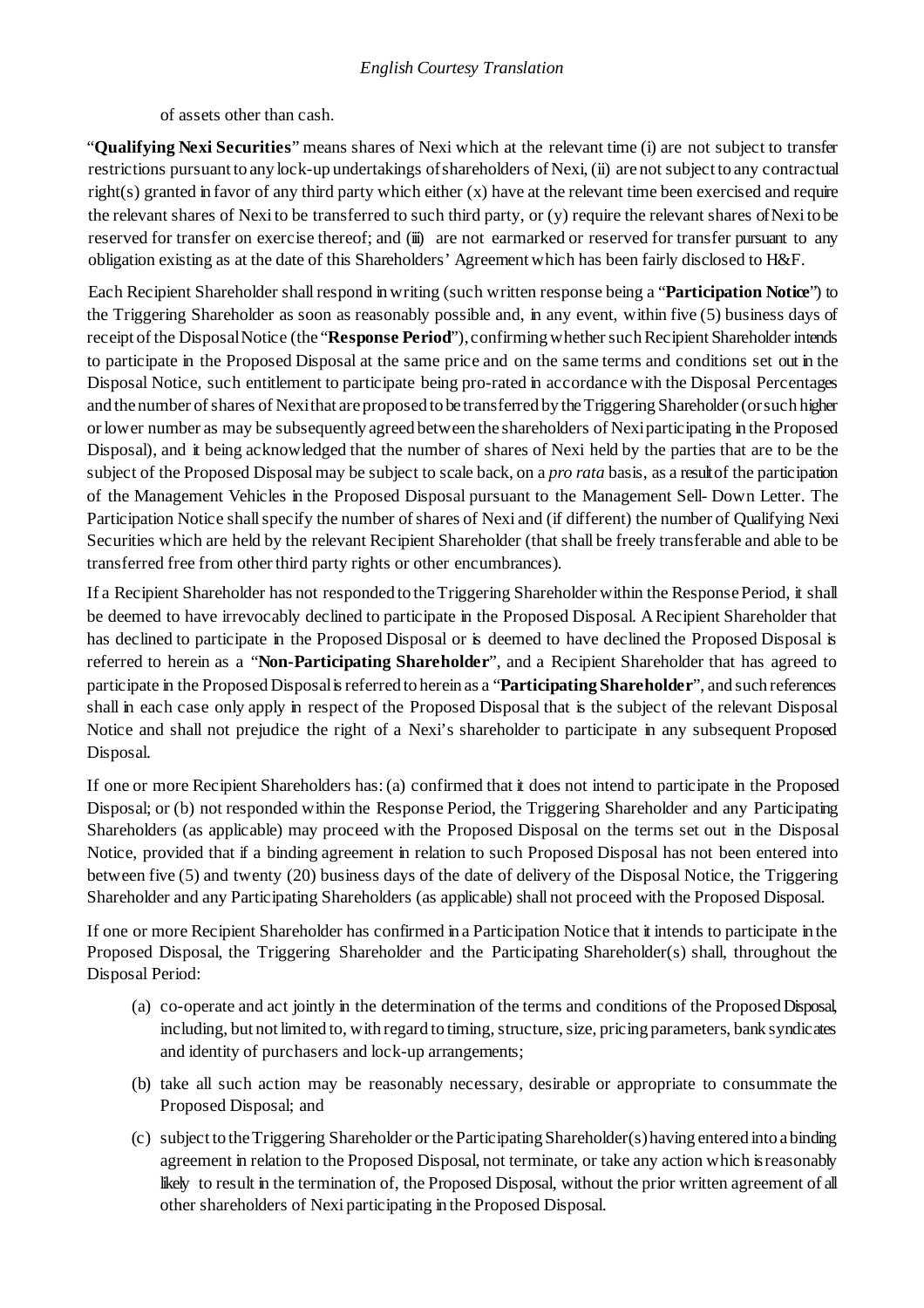If the number of shares of Nexi to be transferred is for any reason less than the number of all shares of Nexi proposed to be transferred pursuant to theDisposalNotice, then the number of shares of Nexi to be transferred by each participating shareholders of Nexi shall be adjusted *pro rata* in line with Disposal Percentage of each shareholder of Nexi.

Each shareholder of Nexi may, at any time prior to the entering into of a binding agreement in relation to the Proposed Disposal, decide not to proceed with a Proposed Disposal, by giving written notice to the other shareholders participating in the Proposed Disposal, provided that the other shareholder(s) may still decide to proceed with the Proposed Disposal without such shareholder of Nexi.

Without prejudice to the lock-up undertakings, each shareholder of Nexi, including any Non-Participating Shareholder(s), undertakes that it shall enter into customary lock-up arrangements in respect of its shares of Nexi (the "**Underwriter Lock-Up**"), provided always that:

- (a) no such Underwriter Lock-Up shall restrict any transfers to affiliates (excluding Sunley House and Excluded Bain Funds) who adhere to the Underwriter Lock-Up, or different permitted transfers under the Shareholders' Agreement;
- (b) any Underwriter Lock-Up applicable to a party shall be for a period not exceeding ninety (90) calendar days commencing on the date of completion of the Proposed Disposal(or, possibly, a shorter period); and
- (c) to the extent that the Underwriter Lock-Up of a party in relation a Proposed Disposal is released, waived or terminated, the Underwriter Lock- Ups entered into by the other shareholders of Nexi in relation to such Proposed Disposal shall also automatically be released, waived or terminated on the same terms.

## **6. Duration of the Shareholders' Agreement**

The Shareholders' Agreement, governed by English law, was entered into on November 15, 2020 and became effective starting from the effective date of the Merger, *i.e*. on July 1, 2021, until the third anniversary of the same, *i.e*. until July 1, 2024.

The Shareholders' Agreement shall be deemed to be automatically renewed for further 3 (three) year periods each unless terminated with the effects set out below by any party by way of written notice given to the other shareholders of Nexi at least 6 (six) months prior to the end of the initial 3 (three) year term or prior to any subsequent 3 (three) year renewal (the "**Termination Notice**"). In case a Termination Notice is sent, the Shareholders' Agreement shall be deemed as terminated at the end of the relevant term exclusively with reference to the party giving the Termination Notice, while it shall remain valid and binding for the other parties in accordance with the terms set out above.

For the sake of completeness, certain provisions of the Shareholders' Agreement (including those regarding dealing with shares of Nexi and some transfer restrictions) became effective from the date of execution of the Shareholders' Agreement, remaining anyway subject to art. 123 of the CFA.

The Shareholders' Agreement will cease to be effective: (i) with respect to all parties, in the event that the Framework Agreement is terminated in accordance with the provisions contained therein prior to the effective date of the Merger; (ii) with respect to a party, together with any affiliates (excluding Sunley House and Excluded Bain Funds), in the event that it ceases to be the rightful owner or beneficiary of more than 2% of the total share capital of Nexi following the effective date of the Merger.

## **7. Filing of the Shareholders' Agreement and publication of the Essential Information**

The provisions having shareholder nature provided for by the Shareholders' Agreement, as amended by the Deed of Amendment, were re-filed with the Companies' Register of Milan on December 7, 2020.

This Essential Information are published**, as updated,** in accordance with art. 130 and 131, paragraph 2 of the Issuers' Regulation, on Nexi's website a[t www.nexi.it.](http://www.nexi.it/)